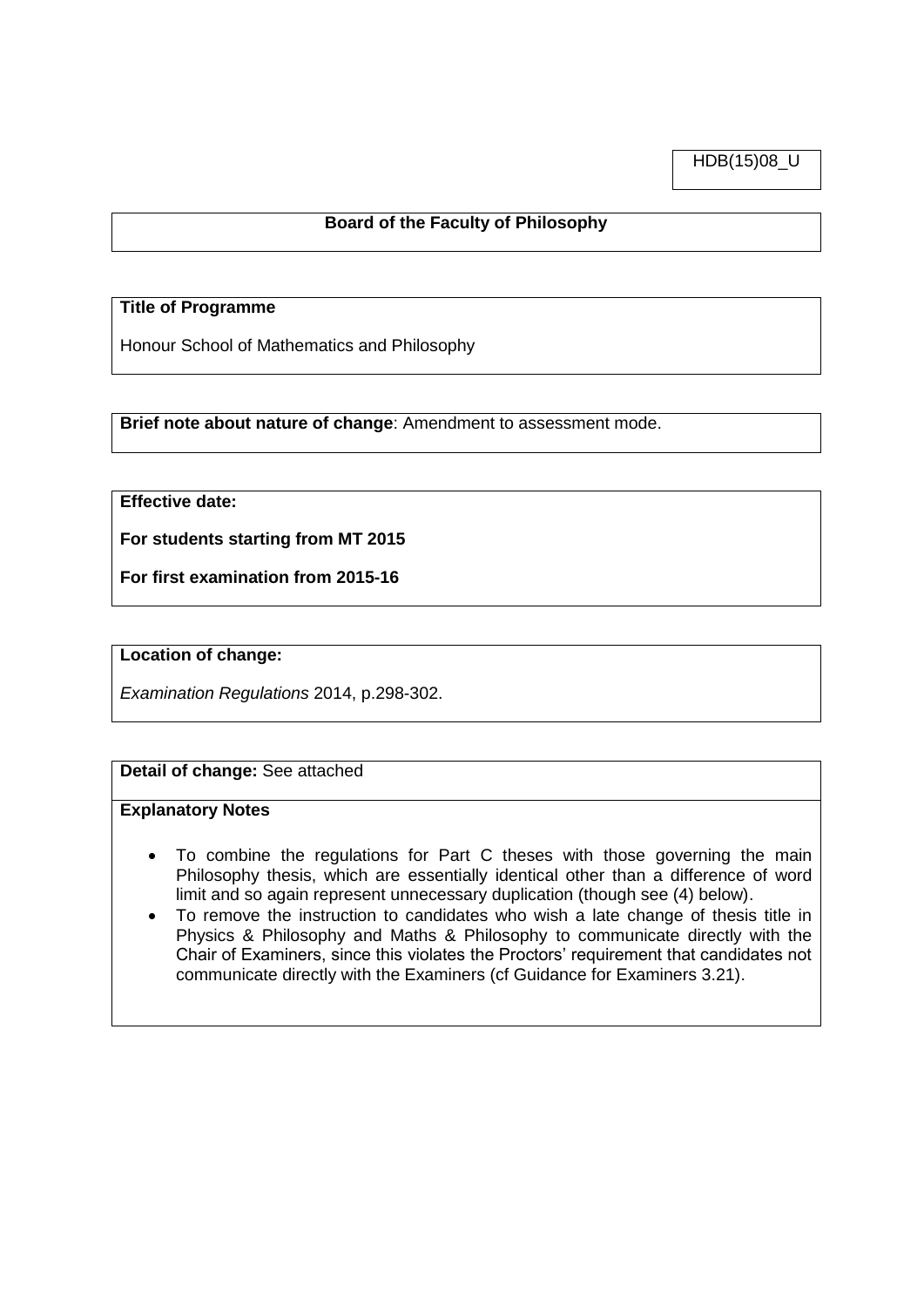### **Honour School of Mathematics And Philosophy**

**A**

In the following 'the Mathematics Course Handbook' refers to the Mathematics Undergraduate Handbook and supplements to this published by the Teaching Committee of the Department of Mathematics and also posted on the website at: http://www.maths.ox.ac.uk/current-students/undergraduates/handbooks-synopses/

1. All candidates shall be examined in Mathematics and in Philosophy.

2. No candidate shall be admitted to the examination in this School unless he or she has either passed or been exempted from the First Public Examination.

3.

(*a*) The examination in Mathematics and Philosophy shall consist of three parts:

Part A, Part B and Part C.

(*b*) Parts A, B and C shall be taken at times not less than three, six, and nine terms, respectively, after passing or being exempted from the First Public Examination.

(*c*) Part A shall be taken on one occasion only. No candidate shall enter for Part B until he or she has completed Part A of the examination.

4.

(*a*) In order to proceed to Part C, a candidate must achieve upper second class Honours or higher in Parts A and B together.

(*b*) A candidate who fails to satisfy the Examiners in Part C may enter again for Part C on at most one subsequent occasion.

(*c*) A candidate who has obtained Honours in Parts A and B together or has satisfied the examiners but has not obtained Honours in Parts A and B together is permitted to supplicate for the degree of Bachelor of Arts in Mathematics and Philosophy. A candidate who has achieved upper second class Honours or higher in Parts A and B together and who takes the examination in Part C and fails to obtain Honours in Part C, is permitted to supplicate for the Honours degree of Bachelor of Arts in Mathematics and Philosophy with the classification obtained in Parts A and B together; provided that no such candidate may later enter or re-enter the Part C year or supplicate for the degree of Master of Mathematics and Philosophy; and provided in each case that the candidate has fulfilled all the conditions for admission to a degree of the University.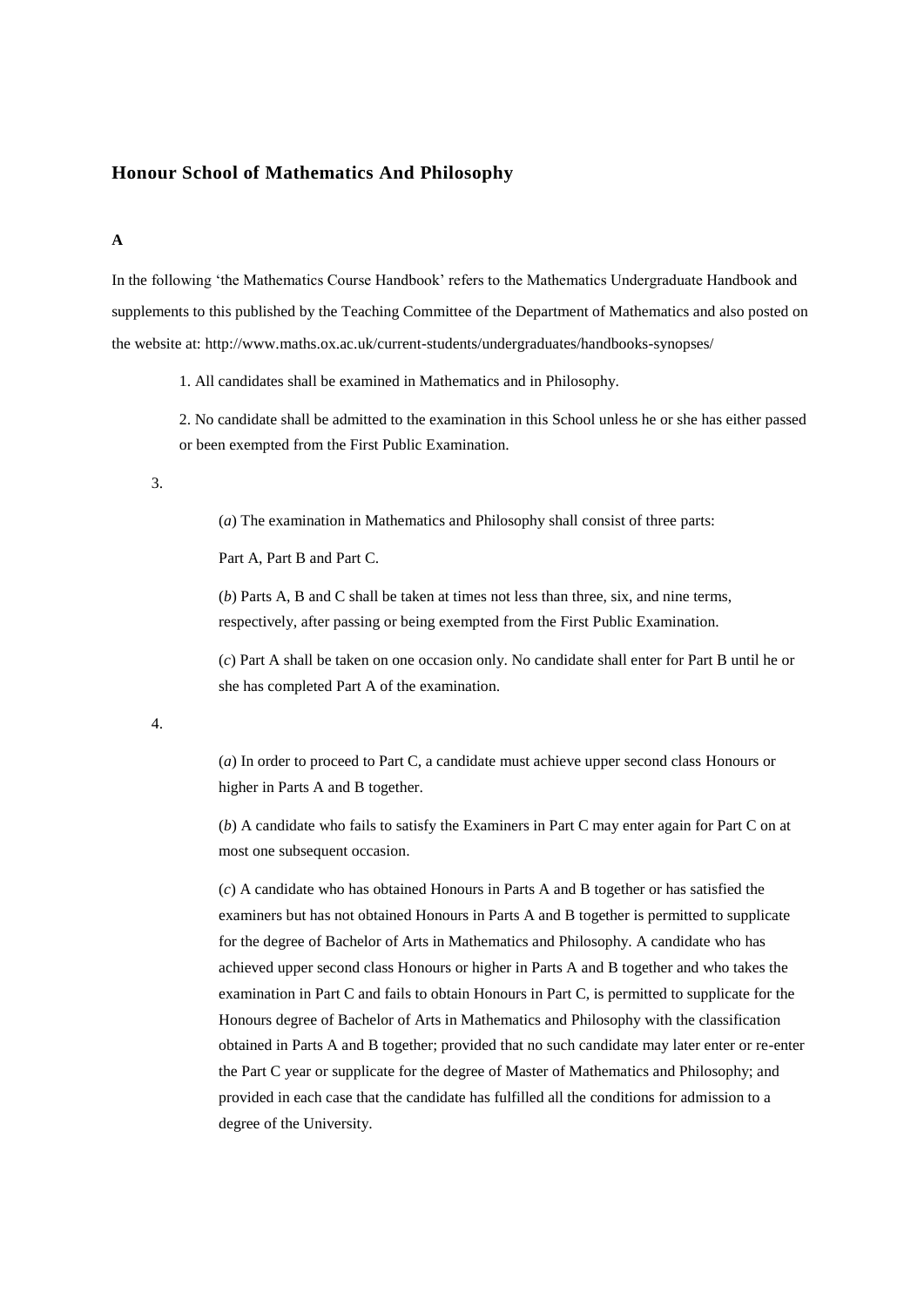(*d*) A candidate who has achieved upper second class Honours or higher in Parts A and B together, and achieves Honours in Part C may supplicate for the degree of Master of Mathematics and Philosophy provided that the candidate has fulfilled all the conditions for admission to a degree of the University.

5. The Examiners shall classify and publish the combined results of the examinations in Part A and Part B, and in respect of candidates taking the four-year course shall separately classify and publish results in Part C.

6. The examinations in this school shall be under the joint supervision of the Divisional Board of Mathematical, Physical and Life Sciences and the Board of the Faculty of Philosophy, which shall appoint a standing joint committee to make regulations concerning it, subject in all cases to clauses 1- 4 above.

7.

(*a*) The Public Examiners for Mathematics in this school shall be such of the Public Examiners in the Honour School of Mathematics as may be required, not being less than three; those for Philosophy shall be appointed by a committee whose three elected members shall be appointed by the Board of the Faculty of Philosophy.

(*b*) It shall be the duty of the chairs of the Public Examiners in Parts A, B and C of the Honour School of Mathematics to designate such of their number as may be required for Mathematics in the Honour School of Mathematics and Philosophy, and when this has been done and the examiners for Philosophy have been nominated, the number of the examiners in Mathematics and Philosophy shall be deemed to be complete. No examiners for Philosophy will be required in Part A of the examination.

8. The highest honours can be obtained by excellence either in Mathematics or in Philosophy provided that adequate knowledge is shown in the other subject of the examination.

9. The use of calculators is generally not permitted for written papers. However, their use may be permitted for certain exceptional examinations. The specification of calculators permitted for these exceptional examinations will be announced by the Examiners in the Hilary Term preceding the examination.

### **Part A**

In Part A, each candidate shall be required to offer, from the Mathematics Part A Schedule (see below), papers A1(CP), A2, and either two papers from papers A3,A4, A5, A8 or one paper from papers A3,A4,A5,A8 and paper ASO.

A candidate may, with the support of his or her Mathematics tutor, apply to the Chair of the Joint Committee for Mathematics and Philosophy for approval of one or more other options from the list of Mathematics Department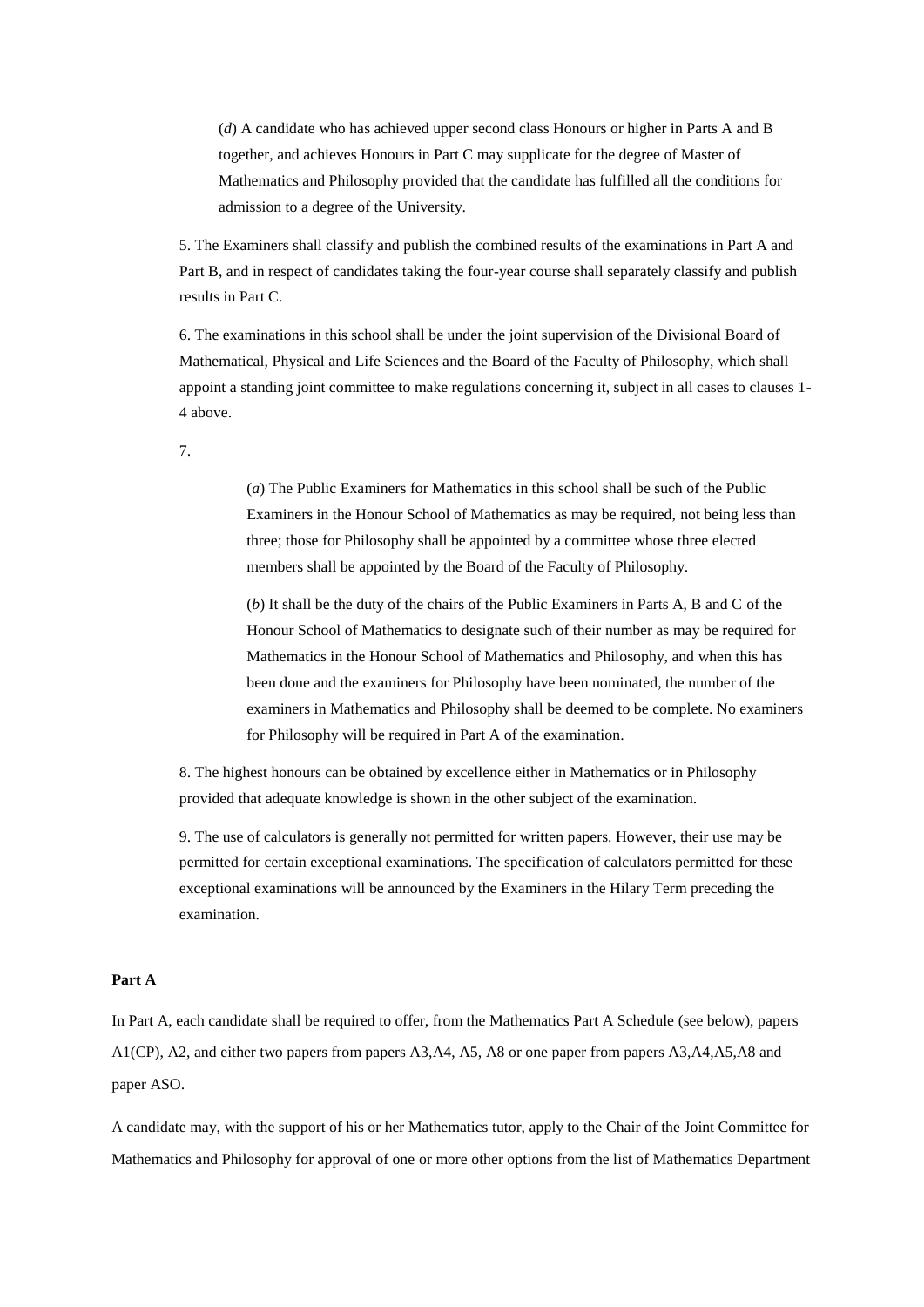units for Part A which can be found in the Supplement to the Mathematics Course Handbook for courses in Mathematics Part A. Applications for special approval must be made through the candidate's college and sent to the Chair of the Joint Committee for Mathematics and Philosophy, c/o Academic Administrator, Mathematical Institute, to arrive by Friday of Week 2 of Hilary Term in the academic year of the examination for Part A.

#### **Schedule of Papers in Part A**

A1 (CP) Algebra 1 A2 Metric Spaces and Complex Analysis A3 Algebra 2 A4 Integration A5 Topology A8 Probability

ASO Short Options

Syllabus details will be published in the Mathematics Course Handbook by the beginning of the Michaelmas Full Term in the academic year of the examination for Part A.

#### **Part B**

The examination for Part B shall consist of units in Mathematics and subjects in Philosophy. The schedule of units in *Mathematics* shall be published in Mathematics and Philosophy Synopses of lecture courses supplement to the Mathematics Course Handbook by the beginning of the Michaelmas Full Term in the academic year of the examination concerned. The schedule shall be in two parts: Schedule 1 (standard units) and Schedule 2 (additional units). A candidate may, with the support of his or her Mathematics tutor, apply to the Chair of the Joint Committee for Mathematics and Philosophy for approval of one or more other options from the list of Mathematics Department units for Part B which can be found in the Supplement to the Mathematics Course Handbook for courses in Mathematics Part B. Applications for special approval must be made through the candidate's college and sent to the Chair of the Joint Committee for Mathematics and Philosophy, c/o Academic Administrator, Mathematical Institute, to arrive by Friday of Week 5 of Michaelmas Term in the academic year of the examination for Part B. In Philosophy the subjects shall be subjects 101–118, 120, 122, 124, 125 and 199 from the list given in *Special Regulations for All Honour Schools Including Philosophy*. Each subject in Philosophy other than a Thesis shall be examined in one 3-hour paper. Each candidate shall offer:

(i) Four units of *Mathematics* from Schedule 1, two of which shall be B1a *Logic* and B1b *Set Theory*.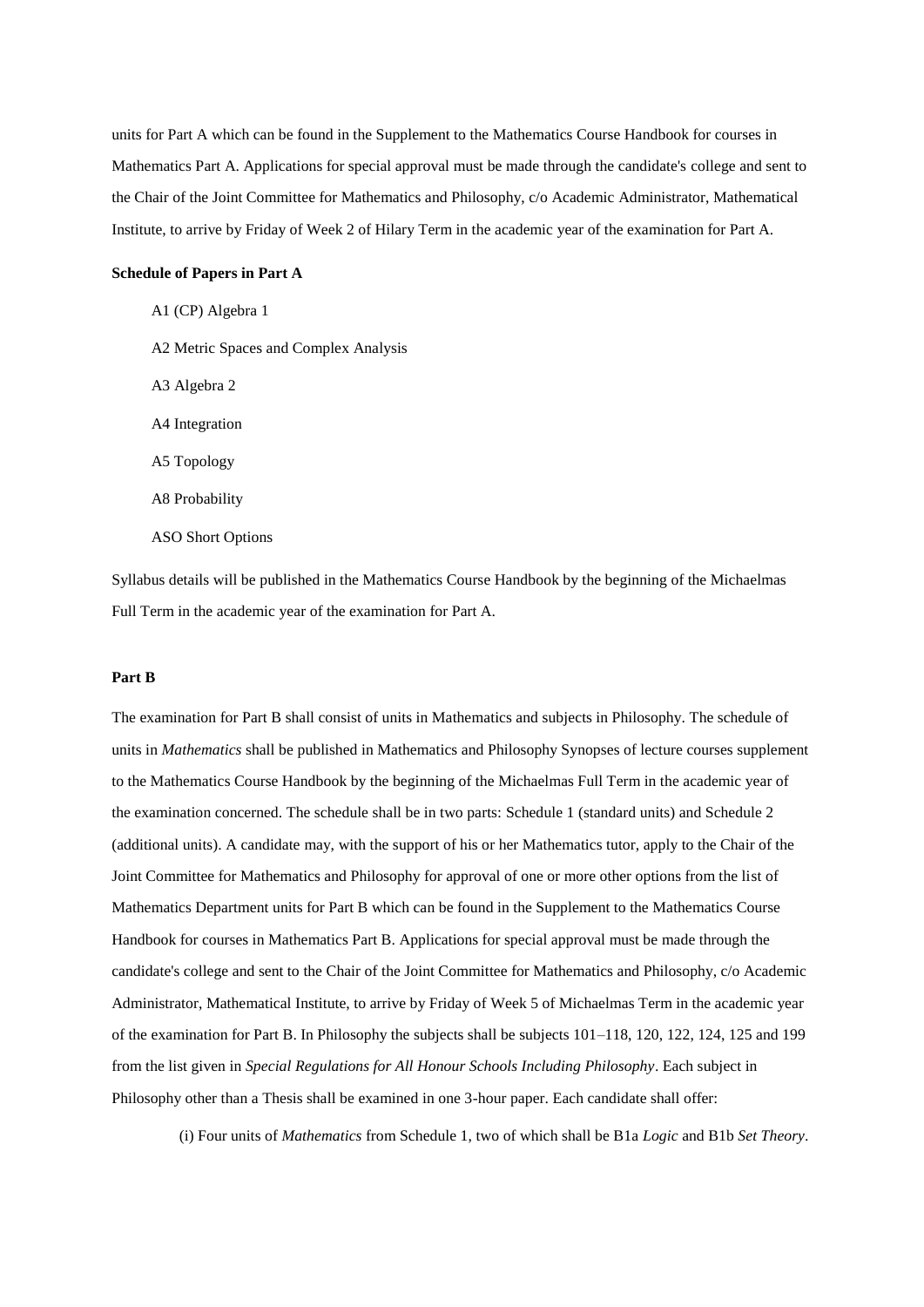(ii) Three subjects in *Philosophy* from 101–118, 120, 122, 124, 125 and 127, of which two must be 122 and **either** 101 **or** 102, and

(iii) **Either** two further units in *Mathematics* drawn from Schedule 1 and 2 combined **or** one further subject in *Philosophy* from subjects 101–118, 120, 124 and 199: *Thesis*.

### **Schedule of Units in Mathematics for Part B**

The list of units and double units along with synopses and other details, will be approved by the Mathematics Teaching Committee and published in the Mathematics Course Handbook by the beginning of Michaelmas Full Term in the academic year of the examination concerned.

The list of units for Part C shall include units in Mathematical Logic as specified by the Joint Committee for Mathematics and Philosophy.

#### **Part C**

In Part C each candidate shall offer one of the following:

(i) Eight units in Mathematics;

(ii) Six units in Mathematics and one unit in Philosophy;

(iii) Three units in Mathematics and two units in Philosophy;

(iv) Three units in Philosophy;

from the lists for Mathematics and for Philosophy. No candidate shall offer any taught subject that he or she has already offered in Part B of the examination.

The schedule of units in Mathematics shall be published in the Mathematics and Philosophy Synopses of lecture courses supplement to the Mathematics Course Handbook by the beginning of the Michaelmas Full Term in the academic year of the examination concerned.

A candidate may, with the support of his or her Mathematics tutor, apply to the Chair of the Joint Committee for Mathematics and Philosophy for approval of one or more other options from the list of Mathematics Department units for Part C which can be found in the Supplement to the Mathematics Course Handbook for courses in Mathematics Part C. Applications for special approval must be made through the candidate's college and sent to the Chair of the Joint Committee for Mathematics and Philosophy, c/o Academic Administrator, Mathematical Institute, to arrive by Friday of Week 5 of Michaelmas Term in the academic year of the examination for Part C.

No unit in Mathematics, and no subject in Philosophy, may be offered in both Part B and Part C. A unit in Philosophy consists of one of the subjects 101-118, 120, 124, 125, 127, 180 and 198 as specified in the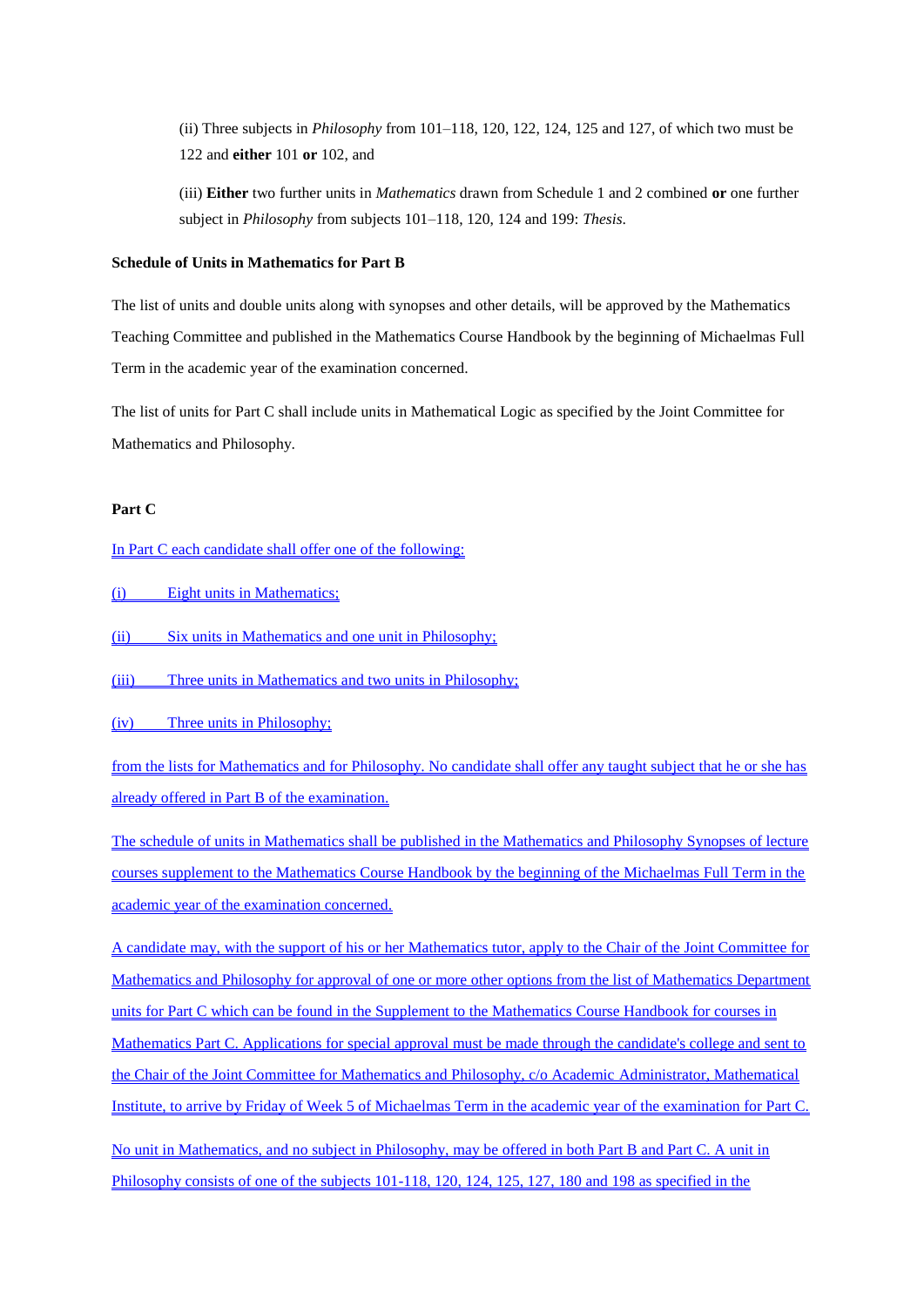Regulations for Philosophy in all Honour Schools including Philosophy, or a Special Subject in Philosophy as approved by the Joint Committee for Mathematics and Philosophy by regulations published in the University Gazette and communicated to college tutors by the end of the fifth week of Trinity Term in the year before the Part C examination in which it will be examined, or a Thesis as specified as subject 199 in the Regulations for Philosophy in all Honour Schools including Philosophy.

No candidate may offer more than one Special Subject in Philosophy in Part C. In approving a Special Subject in Philosophy for Part C, the Joint Committee for Mathematics and Philosophy may specify that candidates will not be permitted to offer certain special subjects in combination with certain other subjects, or will be permitted to do so only on condition that in the papers on the other subjects they will not be permitted to answer certain questions. Subject to these qualifications, any candidate may offer any special subject.

In Part C each candidate shall offer one of the following:

(i) Eight units in Mathematics;

(ii) Six units in Mathematics and one unit in Philosophy;

(iii) Three units in Mathematics and two units in Philosophy;

(iv) Three units in Philosophy;

from the lists for Mathematics and for Philosophy.

The schedule of units in Mathematics shall be published in the Mathematics and Philosophy Synopses of lecture courses supplement to the Mathematics Course Handbook by the beginning of the Michaelmas Full Term in the academic year of the examination concerned.

A candidate may, with the support of his or her Mathematics tutor, apply to the Chair of the Joint Committee for Mathematics and Philosophy for approval of one or more other options from the list of Mathematics Department units for Part C which can be found in the Supplement to the Mathematics Course Handbook for courses in Mathematics Part C. Applications for special approval must be made through the candidate's college and sent to the Chair of the Joint Committee for Mathematics and Philosophy, c/o Academic Administrator, Mathematical Institute, to arrive by Friday of Week 5 of Michaelmas Term in the academic year of the examination for Part C.

No unit in Mathematics, and no subject in Philosophy, may be offered in both Part B and Part C. A unit in Philosophy consists of one of the subjects 101-118, 120, 124, 125, 127 and 180 as specified in the Regulations for Philosophy in all Honour Schools including Philosophy, or a Special Subject in Philosophy as approved by the Joint Committee for Mathematics and Philosophy by regulations published in the University Gazette and communicated to college tutors by the end of the fifth week of Trinity Term in the year before the Part C examination in which it will be examined, or a Thesis as specified below. No candidate may offer more than one Special Subject in Philosophy in Part C. In approving a Special Subject in Philosophy for Part C, the Joint Committee for Mathematics and Philosophy may specify that candidates will not be permitted to offer certain special subjects in combination with certain other subjects, or will be permitted to do so only on condition that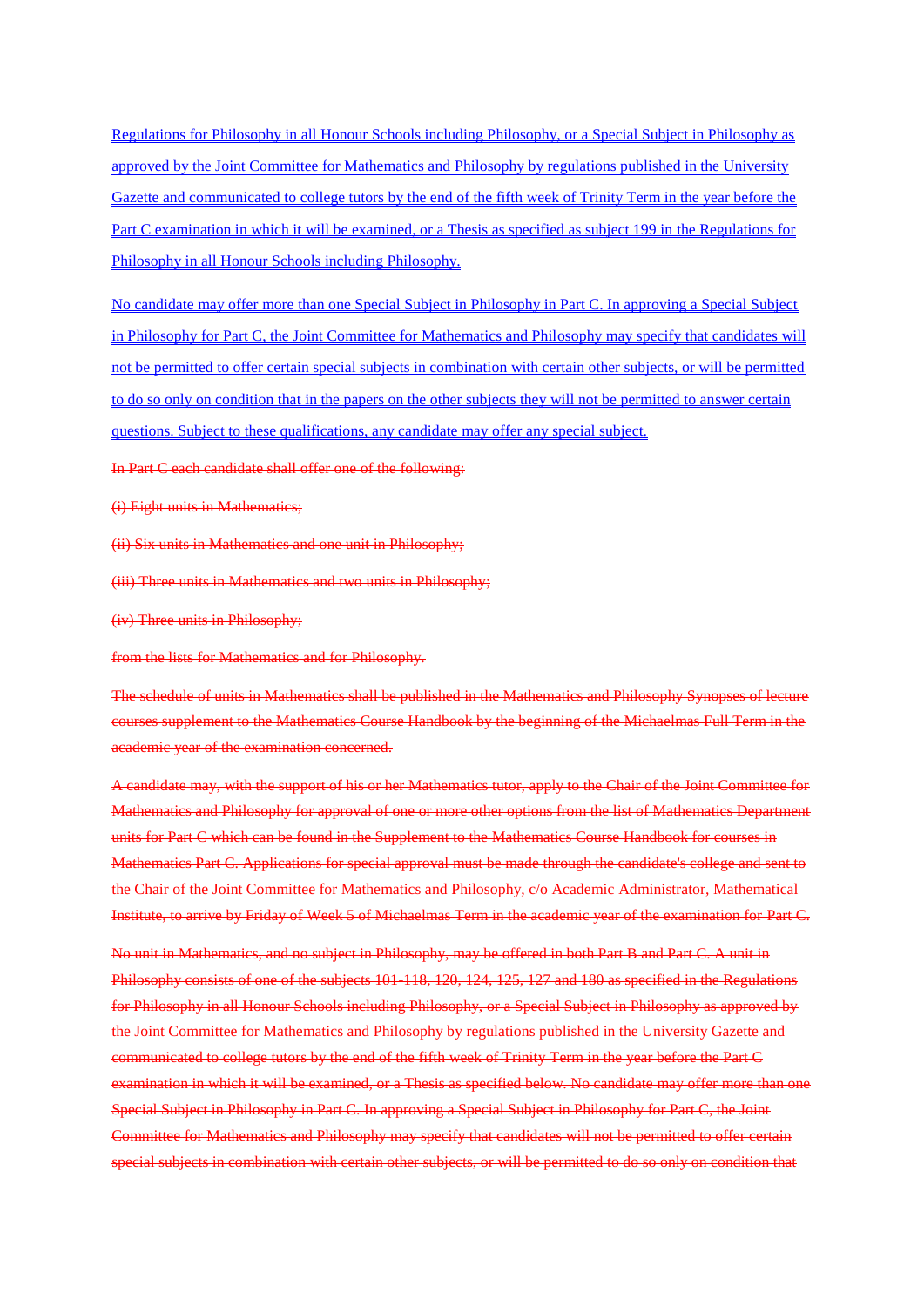in the papers on the other subjects they will not be permitted to answer certain questions. Subject to these qualifications, any candidate may offer any special subject. Each unit in Philosophy other than a Thesis shall be examined by a three-hour written paper together with an essay of at most 5,000 words. The relative weight of the essay to the three-hour exam shall be 1 to 3, i.e. the essay shall count for 25% of the mark in that subject. No essay shall exceed this word limit, which includes all notes and appendices, but not the bibliography. The word count should be indicated on the front of the essay. There shall be a select bibliography or a list of sources. All essays must be typed in double spacing on one side of quarto or A4 paper, with footnotes rather than endnotes. Candidates should avoid any substantial repetition of material between examination scripts and examination essays.The topic for a Philosophy examination essay in a given subject can be any question set for the most recent examination of that subject in Honour Schools with Philosophy, with the exception of questions for Plato Republic (115) and Aristotle Nicomachean Ethics (116) consisting of multiple passages for comment. Candidates may apply for approval of other essay topics by writing to the Chair of the Board, c/o the Administrator, Philosophy Centre, Radcliffe Humanities Building, Woodstock Road, giving the title he or she proposes, together with an explanation of the subject in about 100 words and enclosing a letter from their tutor attesting to the suitability of this topic for the candidate. Any such application must be received no later than Friday of the sixth week of the Hilary Term preceding the Part C examination for which the essay is to be submitted. Late applications will not be considered. Any such application shall be accepted or rejected by the Board within two weeks of its being received.

Each essay shall be the candidate's own work, though it should show knowledge of relevant literature in the subject and may include passages of quotation or paraphrase so long as these passages are clearly indicated as such and the source properly attributed. The candidate may discuss a first draft of the essay with his or her tutor for that subject. The amount of assistance the tutor may give shall be limited to what can be provided in one of the candidate's tutorials for their study of that subject. For each essay the candidate shall sign a statement to the effect that the essay is his or her own work and the tutor shall also sign a statement confirming that, to the best of his or her knowledge and belief, this is so. These statements shall be placed in a sealed envelope bearing the candidate's examination number and the name of the subject for which the essay has been written and presented with two copies of each essay. Each copy of an essay shall be identified only by the candidate's examination number and bear the name of the Philosophy subject for which the essay is being submitted and must be submitted not later than noon on Friday of the first week of the Trinity Full Term of the examination to the Examination Schools, High Street, Oxford, addressed to the Chair of the Examiners for Part C of the Final Honour School of Mathematics and Philosophy.

#### Philosophy Thesis

### 1. Subject

The subject of every thesis should fall within the scope of philosophy. The subject may but need not overlap any subject on which the candidate offers papers. Candidates should avoid substantial repetition in examination scripts or examination essays of material from their theses. No part of a Philosophy thesis submitted for Part C may include work submitted for this or any other degree. Every candidate shall submit through his or her college for approval by the Board of the Faculty of Philosophy the title he or she proposes, together with an explanation of the subject in about 100 words; and a letter of approval from his or her tutor, not earlier than the first day of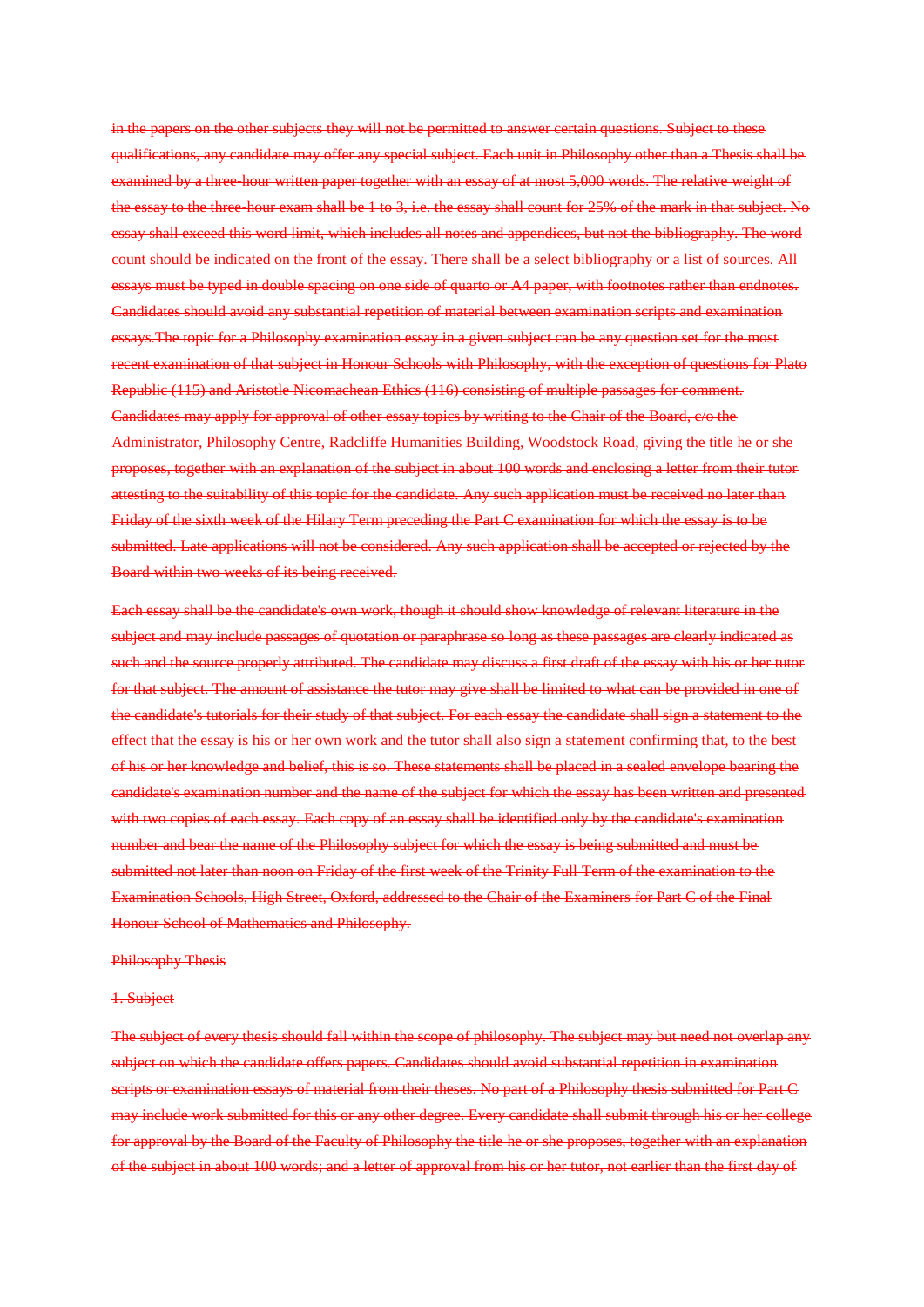Trinity Full Term of the year before that in which he or she is to be examined and not later than Friday of the fourth week of the Michaelmas Full Term preceding his or her examination. Applications for approval of subject should be directed to the Chair of the Board, c/o The Administrator, Philosophy Centre, Radcliffe Humanities Building, Woodstock Road. The Board shall decide as soon as possible whether or not to approve the title and shall advise the candidate immediately. No decision shall be deferred beyond the end of the fifth week of Michaelmas Full Term. If a candidate wishes to change the title of his or her thesis after a title has already been approved by the Board, he or she may apply for such permission to be granted by the Board. Applications should be directed to the Chair of the Board (if the application is made before the first day of Hilary Full Term preceding the examination). If later than the first day of Hilary Full Term preceding the examination application for change of title should be made to the Chair of Examiners for Part C of the Final Honour School of Mathematics and Philosophy.

#### 2. Authorship and origin

Every thesis shall be the candidate's own work. A candidate's tutor may, however, discuss with the candidate the field of study, the sources available, and the method of presentation; the tutor may also read and comment on drafts. The amount of assistance the tutor may give is equivalent to the teaching of a normal paper. Every candidate shall sign a certificate to the effect that the thesis is his or her own work and the tutor shall countersign the certificate confirming, to the best of his or her knowledge and belief, that this is so. This certificate shall be placed in a sealed envelope bearing the candidate's examination number presented together with the thesis. No thesis shall be accepted which has already been submitted for a degree of this or any other university, and the certificate shall also state that the thesis has not been so submitted. No thesis shall, however, be ineligible because it has been or is being submitted for any prize of this university.

#### 3. Length and format

No thesis shall exceed 20,000 words, the limit to include all notes and appendices, but not including the bibliography; no person or body shall have authority to permit any excess. The word count should be indicated on the front of the thesis. There shall be a select bibliography or a list of sources. All theses must be typed in double spacing on one side of quarto or A4 paper, with any notes and references at the foot of each page. Two copies of the thesis shall be submitted to the examiners.

### 4. Submission of thesis

Every candidate shall submit two copies of their thesis, identified by the candidate's examination number only, not later than noon on Friday of the week before the Trinity Full Term of the examination to the Examination Schools, High Street, Oxford, addressed to the Chair of the Examiners for Part C of the Final Honour School of Mathematics and Philosophy.

**Schedule of Units in Mathematics for Part C**